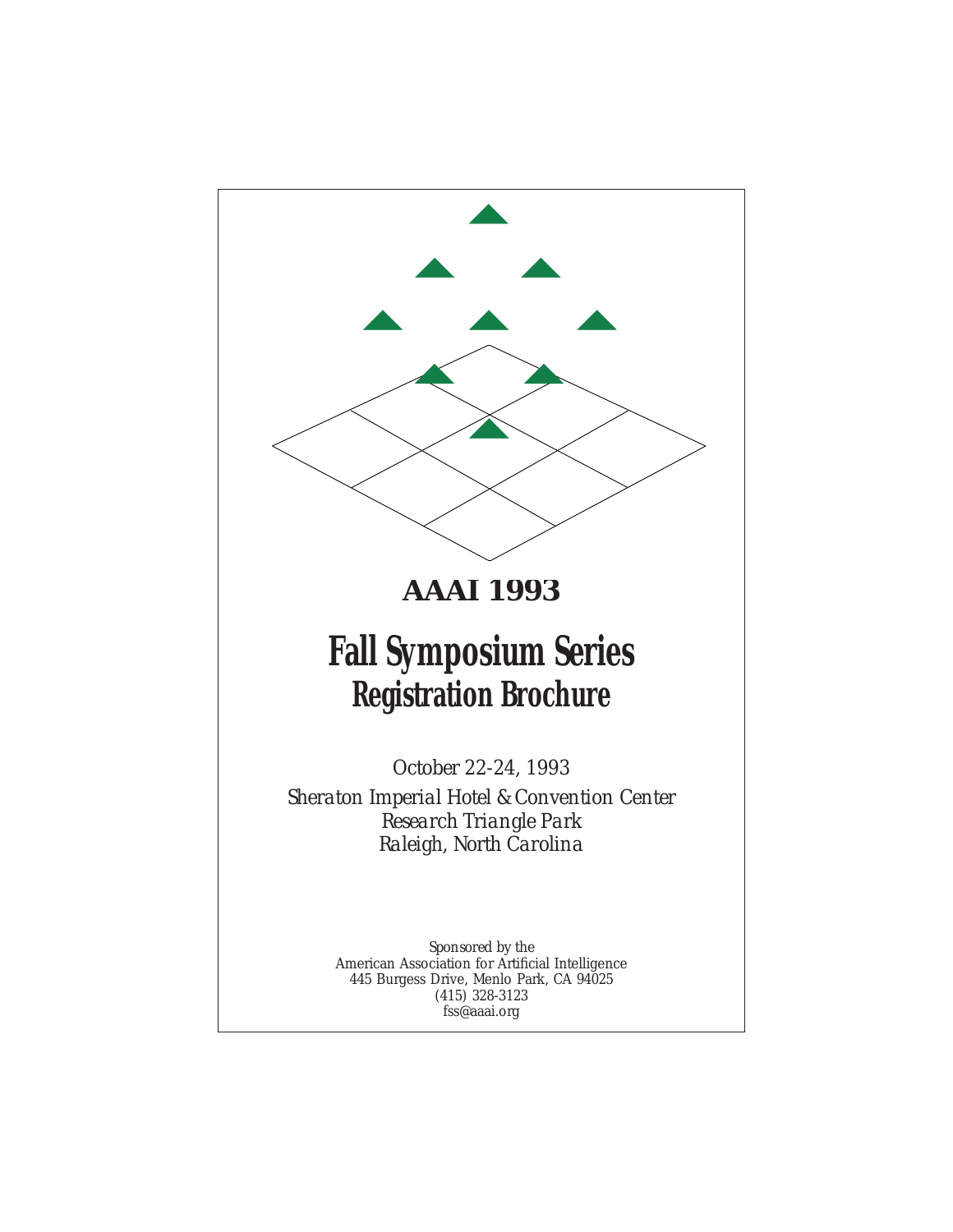**Introduction / Automated Deduction…** *Page 2*Introduction / Automated Deduction...

Page!

 $\rm AAAI_{\rm Symposium \, Series}^{\, presents \, \, the \,\, 1993 \, \, Fall}$ be held Friday through Sunday, October 22-24, 1993 at the Sheraton Imperial Hotel & Convention Center, Research Triangle Park, Raleigh, North Carolina.

The topics of the five symposia in the 1993 Fall Symposium Series are:

- Automated Deduction in Nonstandard Logics
- Games: Planning and Learning
- Human-Computer Collaboration: Reconciling Theory, Synthesizing Practice
- Instantiating Real-World Agents
- Machine Learning in Computer Vision: What, Why and How?

The highlights of each symposium will be presented at a special plenary session. Working notes will be prepared and distributed to participants in each symposium, but will not otherwise be available unless published as an AAAI Technical Report or edited collection.

Each symposium will have limited attendance. Participants will be expected to attend a single symposium throughout the symposium series. In addition to participants selected by the program committee of the symposia, a limited number of other interested parties will be allowed to register in each symposium on a first-come, first-served basis. To register, please fill out the enclosed form, and send it along with payment to:

1993 Fall Symposium Series AAAI

445 Burgess Drive Menlo Park, CA 94025 or fax with credit card information to (415) 321-4457.

### **Automated Deduction in Nonstandard Logics**

A variety of nonstandard logics have been proposed in AI to represent time and action and also various epistemic notions, and a variety of methods have been developed to perform deduction with modal, many-valued, and other nonstandard logics. Also, an array of methods using concepts from nonstandard logic have been developed in work on nonmonotonic reasoning, abduction, and belief revision.

The goals of this symposium are to evaluate the state of the field, explore significant issues and delineate important areas where more research is needed. Our interests include both theoretical concerns and the practical considerations which attach to particular implementations and applications. Additionally, we hope to bring together researchers working on automated deduction in nonstandard logics and AI researchers interested in making use of such deductive systems.

Submissions have been received from researchers working on a variety of topics and from a variety of perspectives. The nonstandard logics covered in the submissions include conditional logics, autoepistemic logics, linear logic, default logics, modal logics, temporal logics, and multivalued logics. The automated proof methods include tableaux, resolution and sequent methods. The applications covered include planning, common sense reasoning, reasoning about actions, and modeling belief.

Some sample topics and questions for discussion are as follows:

• There is a need for systematic comparison among different de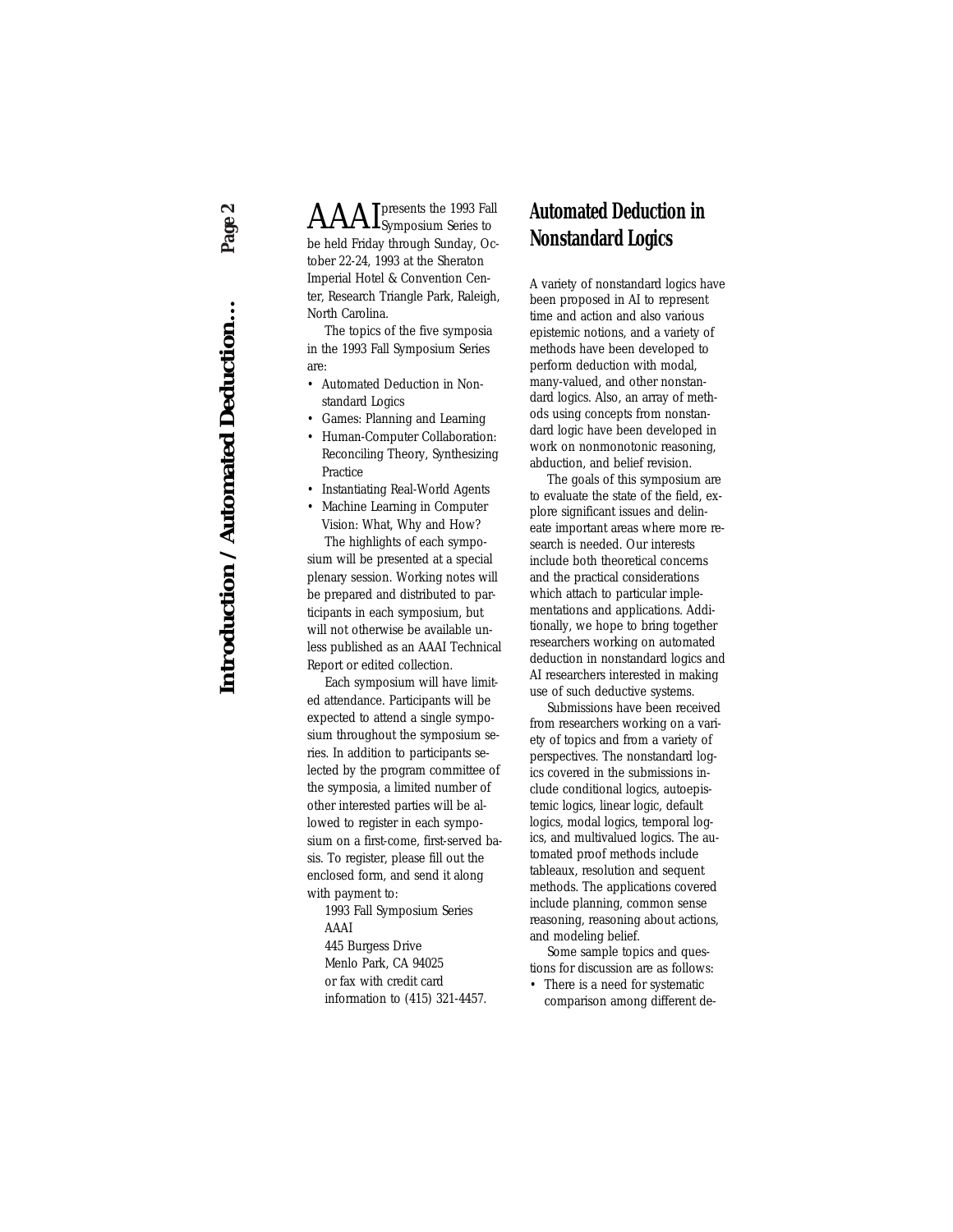duction methods, both at the level of implementation or efficiency and at the level of naturalness or expressiveness for particular domains and applications.

- Can we develop a library of problems to compare methods?
- Finding computationally effective proof methods for autoepistemic logic, default logic, and other nonmonotonic formalisms; implementing these methods in working programs.
- What are the relative merits of methods that work by translating into FOL as opposed to reasoning explicitly with a modal language?
- What are the results of attempts to use theorem provers for nonstandard logics in practical applications?

*Invited Speaker:* Melvin Fitting, Lehman College, CUNY.

*Organizing Committee:* Peter Jackson, Clarkson University, (cochair); Rich Scherl, University of Toronto, (cochair); Donald Nute, The University of Georgia; Jeff Pelletier, University of Alberta; Lincoln Wallen, University of Oxford.

# **Games: Planning and Learning**

The symposium provides a forum for current research in game playing. Its focus extends beyond any particular game to include novel search techniques, planning and learning. The meeting draws together researchers from artificial intelligence and cognitive science, as well as statisticians, mathematicians, and computer scientists.

A central theme is how research on game playing contributes to our understanding of intelligence, particularly when it is applicable to more than one game. Topics include: assessing and increasing the generality of game-learning systems, computational implementations of mathematical game analysis, counterplanning, evaluation function learning, feature discovery, learning and using abstraction in game-playing, methodologies for evaluating learning and planning, psychological theories and models of learning and planning in games, reasoning and planning under uncertainty, reasoning under real-time constraints, selective search, and training paradigms for gamelearning systems.

The symposium intends to maintain a balance between theoretical issues and descriptions of implemented systems to promote a synergy between theory and practice. As well as traditional paper presentations there will be invited talks and provocative panel discussions. Search, imperfect information, and implemented game-playing systems will be important topics.

*Organizing Committee:* Murray Campbell, Susan Epstein, (cochair); Nicholas Flann, Richard Korf, Robert Levinson, (cochair); Barney Pell, Stuart Russell, Prasad Tadepalli, Gerald Tesauro, Paul Utgoff.

# **Human-Computer Collaboration: Reconciling Theory, Synthesizing Practice**

This symposium deals with the theory and practice of collaborative problem solving between people and computers. The study of collaborative problem solving involves understanding the processes by which agents work together to achieve goals. We seek a deep understanding of this process as it occurs between one human and one

# *Page 3*

...Ganes: Planning & Learning - Human-Computer Collaboration... **…Games: Planning & Learning – Human-Computer Collaboration…**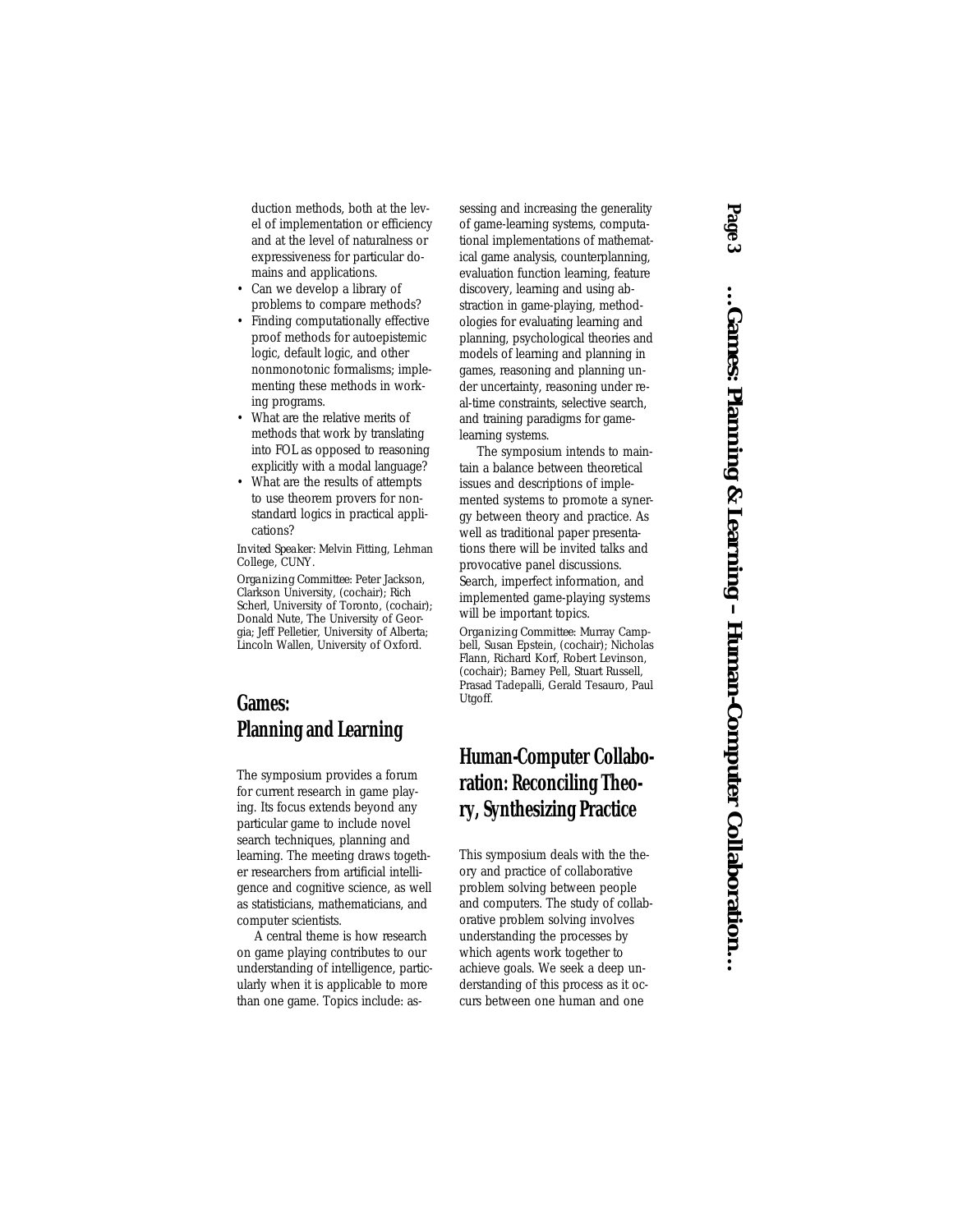**Instantiating Real-World Agents** *Page 4*Page 4 **Instantiating Real-World Agents** 

computational agent, an understanding that takes into account the unique characteristics of each type of agent. In particular, the goals of this symposium are to explore the fundamental nature of collaborative problem solving, examine various approaches to modeling collaboration and designing collaborative systems, and to draw lessons from implemented systems.

Three major issues will be addressed at the symposium:

#### **1. Sharing Responsibility**

• *Analyses of the strengths and weaknesses of people and computers. • Analyses of the types of communication and coordination necessary in order to collaborate on a*

*task*.

*• Analyses of how people do work.* 

*• Methods for shifting responsibility between people and computers.*

#### **2. Managing the Person-Computer Interaction**

*• Models of interaction.*

*• Managing multi-media interaction.*

*• Achieving"natural communication."*

#### **3. Clarifying Assumptions Concerning the Cognitive Capabilities and Knowledge Requirements Required for Effective Collaboration.**

*• What knowledge must a system have in order to be an effective collaborative partner?*

*• What are appropriate architectures for deploying this knowledge?* 

We will consider both theoretical arguments concerning the type of knowledge that is necessary to be an effective collaborative partner, and system-based arguments that identify types of knowledge that have proved useful in practice, examine the cost of acquiring, representing, and utilizing such knowledge, or present general architectures for collaborative behavior.

*Organizing Committee:* Gerhard Fischer, University of Colorado at Boulder; Lewis Johnson, USC/ISI; Johanna Moore, University of Pittsburgh; Chuck Rich, Mitsubishi Electric Research Laboratories; Candace Sidner, Digital Equipment Corporation; Loren Terveen, AT&T Bell Laboratories, (chair).

### **Instantiating Real-World Agents**

Rather than being centered on a research area, or a general unsolved problem area, this symposium will concentrate on AI as applied to a physically instantiated robot for vacuuming household floors. The target problem is to autonomously vacuum a living room, while doing the right thing with furniture, pets, trash, etc. In particular, research on navigation, planning, spatial representation, multi-agent control, behavior control, obstacle avoidance, perception, exploration, NLP interfaces, etc., will be presented as that research relates to household vacuuming. Theoretical work, simulations, and partially implemented systems set in the target domain will be discussed.

Limiting the discussions to a specific task to be performed without allowing the engineering of a specific solution still leaves many issues to be explored. We hope that significant progress can be made on this problem, and that new research methods might grow out of this type of symposium. We are also hopeful that a common problem domain may obviate the vocabulary problems that have crept up in recent years. By having a common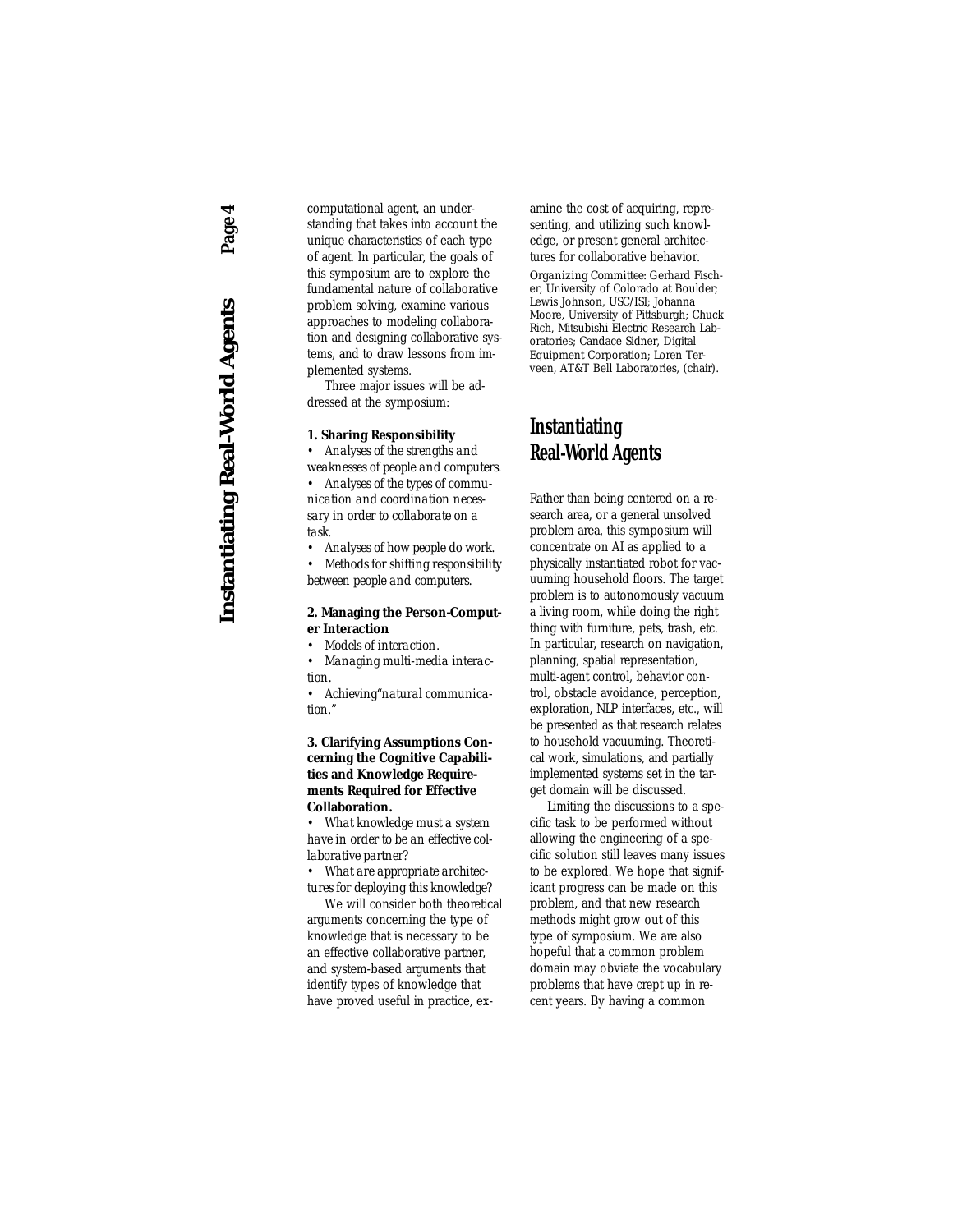problem, we hope a common language will emerge.

Additionally, by concentrating on a real-world problem domain, we hope that some practical progress can be made, bringing to focus some research areas that are of more than just academic interest. It may even be possible that participants in this symposium will work on a commercial version of this robot—allowing them to really clean up (as it were).

The written papers for the symposium consist of short position papers that describe either the authors' approach to addressing the vacuuming problem, or their current research and how it can be related to the vacuuming floors in the home.

It is important to keep in mind that we will be discussing not engineered solutions, but rather those oriented on general techniques which could be used in similar tasks. We will present and discuss "explore, learn, map, and plan" as well as reactive approaches, with a view toward uncovering the value and trade-offs among these strategies.

*Organizing Committee:* Pete Bonasso, MITRE, (cochair and contact person) (bonasso@starbase.mitre.org); David Miller, MITRE, (cochair); Ramesh Jain, UCSD; Ben Kuipers, University of Texas at Austin.

## **Machine Learning in Computer Vision: What, Why, and How?**

This symposium will bring together researchers from different specialties in machine learning and computer vision to address issues raised by examining the use of machine learning in computer vision:

- What elements of a computer vision system might be learned rather than hand-crafted by the designer?
- What machine learning paradigms are appropriate to the computer vision domain (especially across the signal to symbol transition)?
- Why or how would learning improve the performance or efficiency of computer vision systems?
- How do we go about implementing or exploiting the machine learning paradigms which seem most appropriate to the computer vision domain?

One of the acknowledged problems with computer vision systems is that they tend to be hand-crafted application-specific efforts that embody or reflect rather little in the way of general principles which can adapt easily from one application environment to another. While some in the computer vision field are currently reconsidering the goal of "general purpose vision systems" as possibly too difficult or not relevant, there is still the clearly motivated desire to learn something from the experience in creating a vision system for one application domain that can be used to make it easier to create the next vision system.

Since much of the effort in creating a vision system often lies in creating a database of examples and facts, and in tuning the parameters and operations of the system to the application domain, learning techniques may be of use in addressing this problem. However, it is not yet clear what learning capabilities computer vision systems should have, why these capabilities should result in computer vision systems that display greater competence and generality, or how to go about building vision systems that incorporate learning capabilities.

# *Page 5*

Machine Learning in Computer Vision... **Machine Learning in Computer Vision…**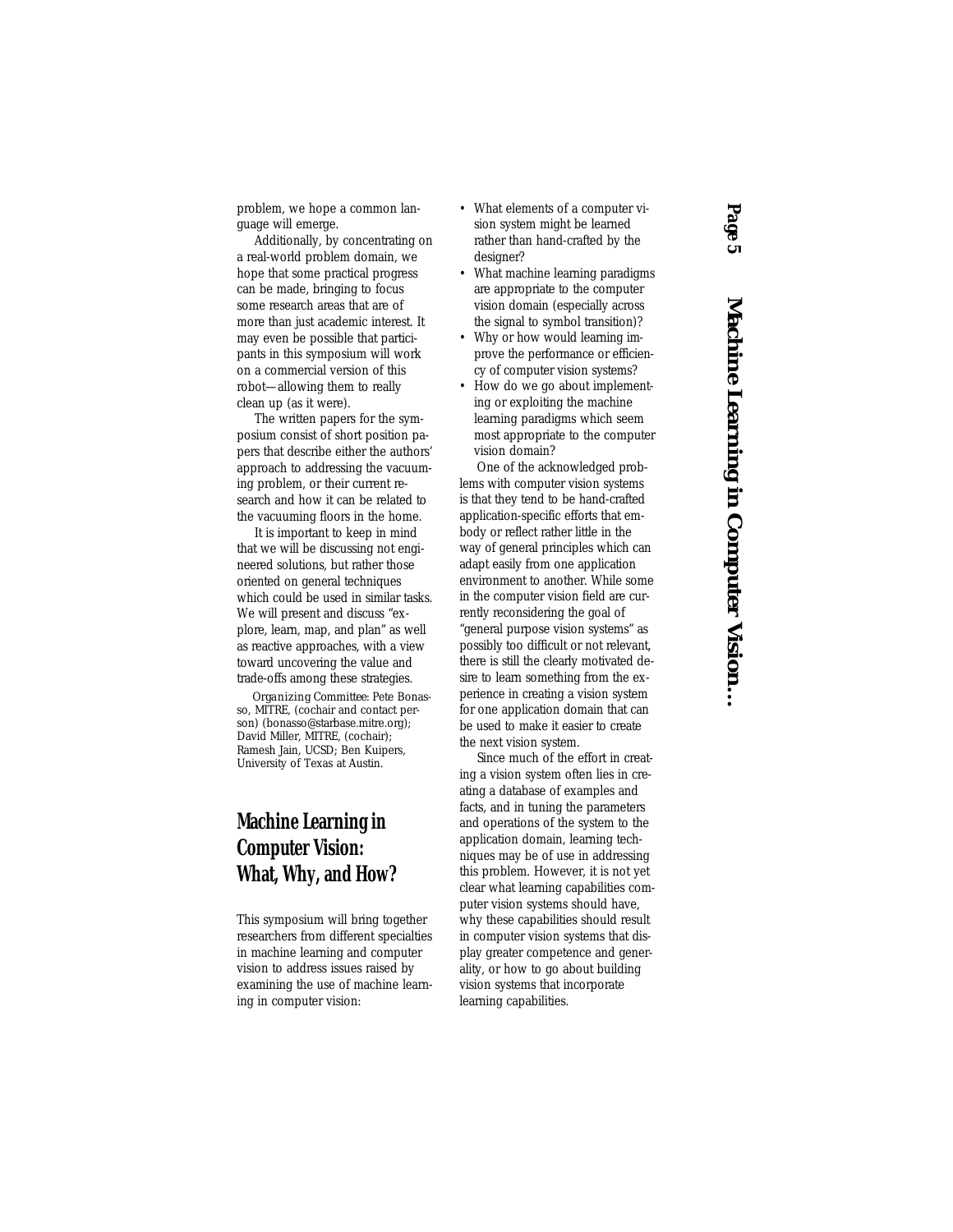Page 6 **Registration / Accommodations** *Page 6*Registration / Accommodations

From the standpoint of machine learning systems, visual domains present some interesting problems. The images and the outputs of lowlevel image processing operations tend to be noisy, making it difficult to get true segmentation of images and so unreasonable to assume that the transition from image signal to symbol is made completely and correctly. Also, large numbers of exactly labeled examples suitable for inductive learning are generally not available. There is often some domain knowledge available and some clear examples, perhaps suggesting a multi-paradigm learning approach.

The workshop will consist of invited talks, sessions of contributed papers and a panel discussion. The emphasis will be on interactive discussion of issues and approaches.

*Organizing Committee:* Kevin Bowyer, University of South Florida (cochair); Chris Brown, University of Rochester; Bruce Draper, University of Massachusetts; Lawrence Hall, University of South Florida (cochair); Tom Mitchell, Carnegie-Mellon University; Larry Rendell, University of Illinois; Dean Pomerleau, Carnegie Mellon University.

### **Registration**

ALL ATTENDEES MUST PREREGIS-TER. Each symposium has a limited attendance, with priority given to invited attendees. All accepted authors, symposium participants, and other invited attendees must register by September 17, 1993. After that period, registration will be opened up to the general membership of AAAI and other interested parties. All registrations must be postmarked by September 30, 1993.

Your registration fee covers your attendance at the symposium, a

copy of the working notes for your symposium, and reception.

Please fill out the attached registration form and mail it with your fee to:

AAAI 1993 Fall Symposium 445 Burgess Drive

Menlo Park, CA 94025

Checks (drawn on US bank) or international money orders should be made out to AAAI. VISA, Master-Card and American Express are also accepted.

*Please note:* All refund requests must be in writing and postmarked by October 8, 1993. *No refunds will be granted after this date.*

When you arrive at the Sheraton Imperial Hotel, please pick up your complete registration packet in the Imperial Convention Center Lobby. Registration hours will be:

| Thursday, October 21 | $5:00$ PM $-7:30$ PM |
|----------------------|----------------------|
| Friday, October 22   | $8:00$ AM $-5:00$ PM |
| Saturday, October 23 | $8:00$ AM $-5:00$ PM |

Please call AAAI at 415/328-3123 or email fss@aaai.org for further information.

#### **Accommodations**

For your convenience, AAAI has reserved a block of rooms at the Sheraton Imperial Hotel. The prices are: \$68.00 for regular single; \$108.00 for Towers single; \$78.00 for regular double; \$123.00 for Towers double. Symposium attendees must contact the Sheraton Imperial Hotel directly. Please identify yourself as an American Association for Artificial Intelligence Fall Symposium registrant to qualify for the reduced rate. *Please make reservations no later than September 21, 1993.*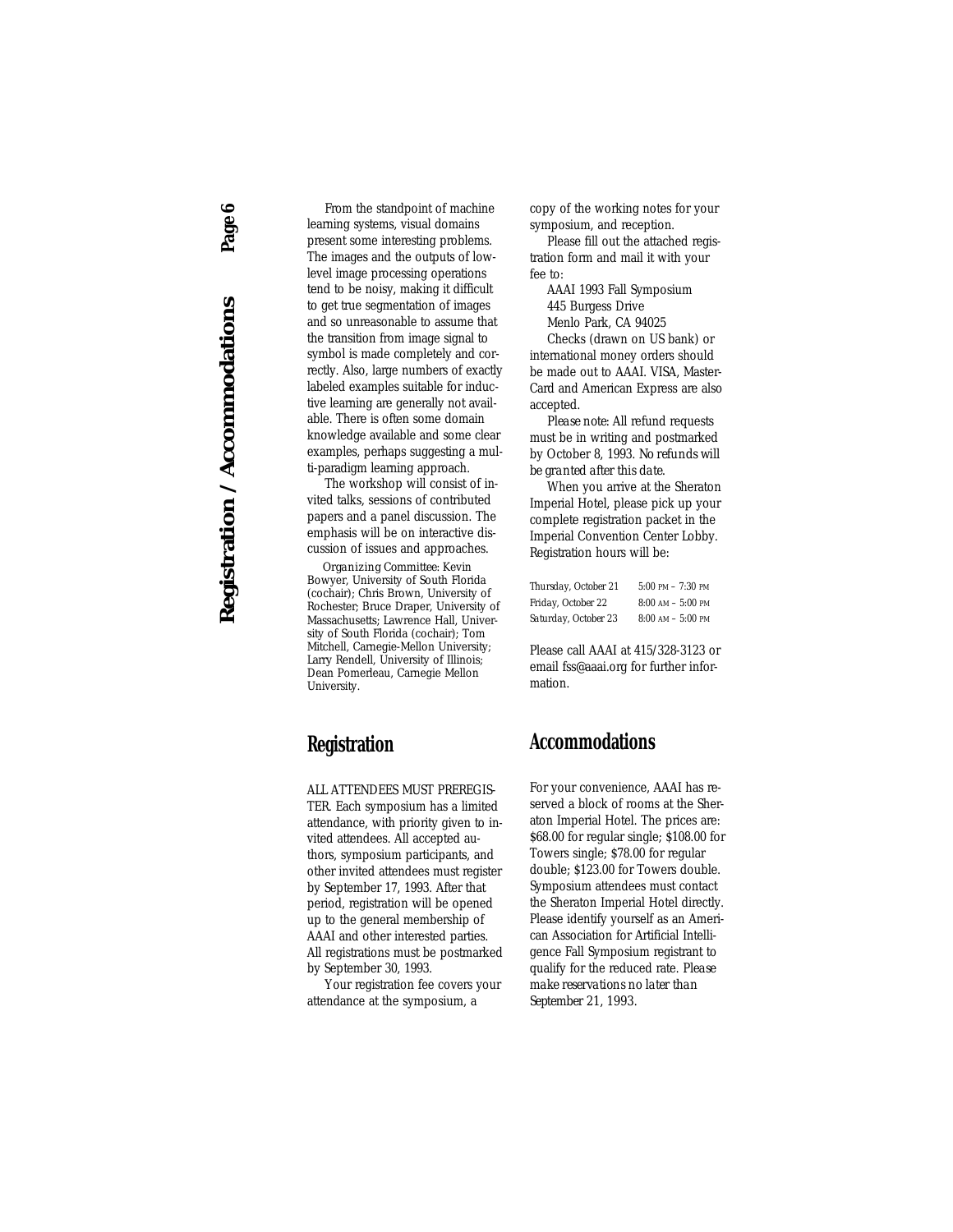#### **Sheraton Imperial Hotel & Convention Center**

I-40 exit 282 at Page Road P O Box 13099 Research Triangle Park, NC 27709 Phone: 919/941-5050 Fax: 919/941-5156

**Disclaimer:** In offering the Sheraton Imperial Hotel & Convention Center, United Airlines, and Hertz (hereinafter referred to as "Suppliers") and all other service providers for the AAAI Fall Symposium Series, the American Association for Artificial Intelligence acts only in the capacity of agent for the Suppliers. Because the American Association for Artificial Intelligence has no control over the personnel, equipment or operations of providers of accommodations or other services included as part of the Symposium program, AAAI assumes no responsibility for and will not be liable for any personal delay, inconveniences, or other damage suffered by symposium participants which may arise by reason of (1) any wrongful or negligent acts or omissions on the part of any Supplier or its employees, (2) any defect in or failure of any vehicle, equipment or instrumentality owned, operated or otherwise used by any Supplier, or (3) any wrongful or negligent acts or omissions on the part of any other party not under the control, direct or otherwise, of AAAI.

# **Air Transportation & Rental Car**

AAAI has selected United Airlines as the official airline carrier and Hertz Rental Car as the official car rental agency. To make reservations at a discounted rate, please call the United Airlines Specialized Meeting Reservations Center directly at 800- 521-4041 or contact any travel agent. Be sure to specify that you are traveling to the AAAI Fall Symposium Series and identify our reference #538AG. By using this reference number, you will also qualify for discounts on your Hertz Rental Car. Effective travel dates are October 19–27, 1993, inclusive.

#### **Ground Transportation**

The Sheraton Imperial provides 24 hour complimentary shuttle service to and from the Raleigh/Durham International Airport. Please use the airport courtesy telephone in the baggage claim area to arrange for shuttle service upon your arrival. Press the speed dial button to the Sheraton, and a van will be dispatched. When you are ready to leave the Sheraton, please arrange for a courtesy van with the hotel bellman. If you prefer to take a taxi, the fare from the Raleigh/Durham International Airport to the Sheraton is approximately \$6.00.

#### **Parking**

Complimentary outdoor parking is available at the Sheraton Imperial. Valet parking is also available.

#### **Tentative Program Schedule**

*(subject to change)*

**Friday, October 22** 9:00 AM–5:30 PM Symposia sessions 6:00 PM–7:00 PM Reception

**Saturday, October 23**

9:00 AM–5:30 PM Symposia sessions 7:30 PM–10:00 PM Plenary session **Sunday, October 24**

9:00 AM–12:30 PM Symposia sessions

Registration will be in the Imperial Convention Center Lobby of the Sheraton.

# Page Accommodations / Transportation / Program Schedule **Accommodations / Transportation / Program Schedule**